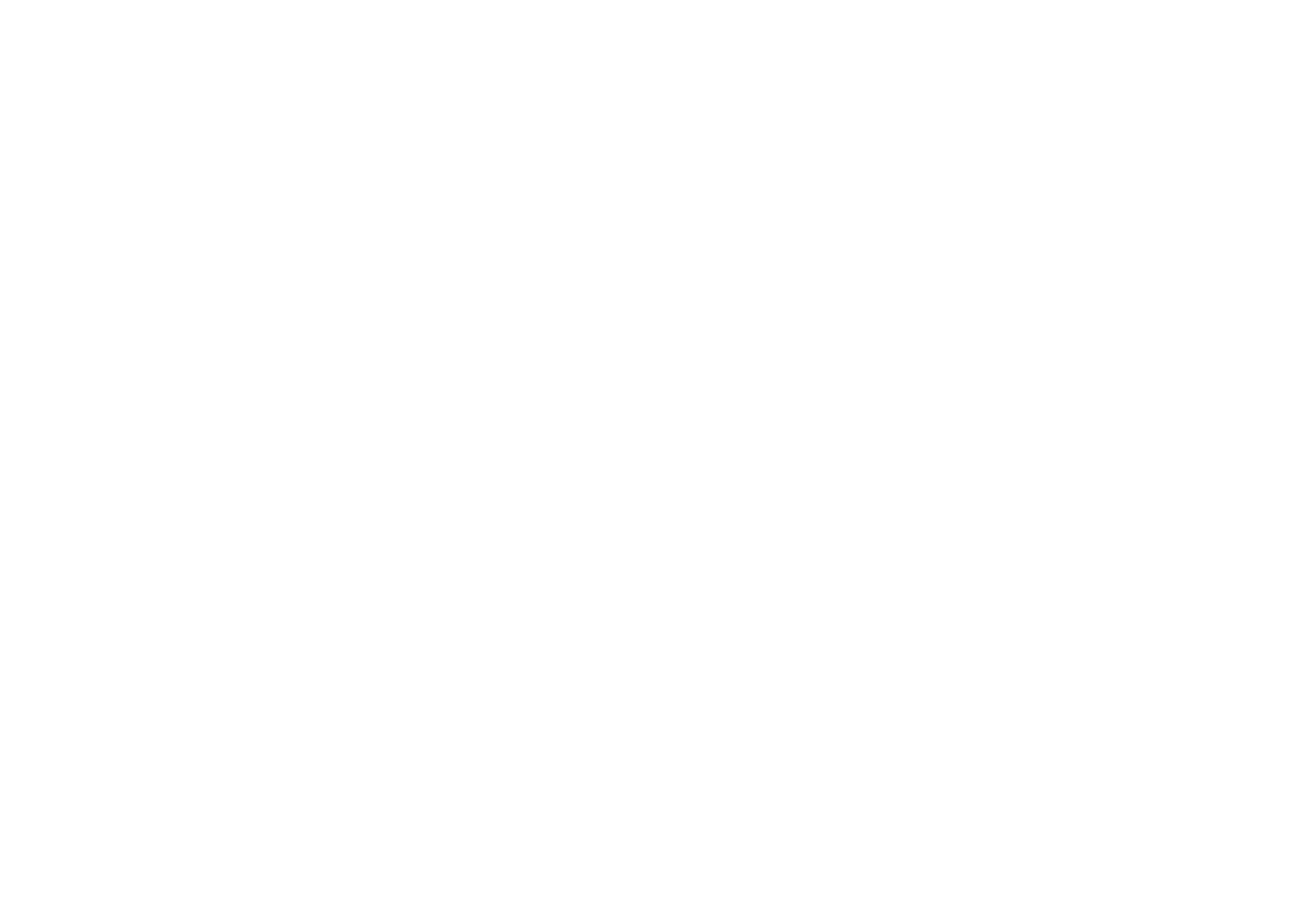## 2. Explain why the USA and USSR clashed over Germany between 1945 and 1949.

| <b>Assessment Objectives</b> | AO1: Demonstrate knowledge and understanding of the key features and characteristics of the periods studied. [5]                                                                        |
|------------------------------|-----------------------------------------------------------------------------------------------------------------------------------------------------------------------------------------|
|                              | AO2: Explain and analyse historical events and periods studied using second order historical concepts. [5]                                                                              |
| <b>Additional Guidance</b>   | The 'Indicative content' is an example of historically valid content; any other historically valid content is acceptable and<br>should be credited in line with the levels of response. |
|                              | The 'Indicative content' shown is not a full exemplar answer, but exemplifies the sophistication expected at each level.                                                                |
|                              | No reward can be given for wider knowledge of the period that remains unrelated to the topic in the question.                                                                           |

| <b>Levels</b>                                                                                                                  | Indicative content | <b>Marks</b> |
|--------------------------------------------------------------------------------------------------------------------------------|--------------------|--------------|
| Level 5                                                                                                                        | Please see         | $9 - 10$     |
| The response demonstrates a range of detailed and accurate knowledge and understanding that is fully relevant to the           | following page     |              |
| question.                                                                                                                      |                    |              |
| This is used to develop a full explanation and thorough, convincing analysis, using second order historical concepts, of the   |                    |              |
| issue in the question.                                                                                                         |                    |              |
| Level 4                                                                                                                        |                    | $7 - 8$      |
| The response demonstrates a range of accurate knowledge and understanding that is fully relevant to the question.              |                    |              |
| This is used to develop a full explanation and analysis, using second order historical concepts, of the issue in the question. |                    |              |
|                                                                                                                                |                    |              |
|                                                                                                                                |                    |              |
| Level 3                                                                                                                        |                    | $5 - 6$      |
| The response demonstrates accurate knowledge and understanding that is relevant to the question.                               |                    |              |
| This is linked to an analysis and explanation, using second order historical concepts, of the issue in the question.           |                    |              |
| Level 2                                                                                                                        |                    | $3 - 4$      |
| The response demonstrates some knowledge and understanding that is relevant to the question.                                   |                    |              |
| This is used to attempt a basic explanation, using second order historical concepts, of the issue in the question.             |                    |              |
|                                                                                                                                |                    |              |
| Level 1                                                                                                                        |                    | $1 - 2$      |
| The response demonstrates basic knowledge that is relevant to the topic of the question.                                       |                    |              |
| There is an attempt at a very basic explanation of the issue in the question, which may be close to assertion. Second order    |                    |              |
| historical concepts are not used explicitly, but some very basic understanding of these is apparent in the answer.             |                    |              |
| Level 0                                                                                                                        |                    | 0            |
| No response or no response worthy of credit.                                                                                   |                    |              |